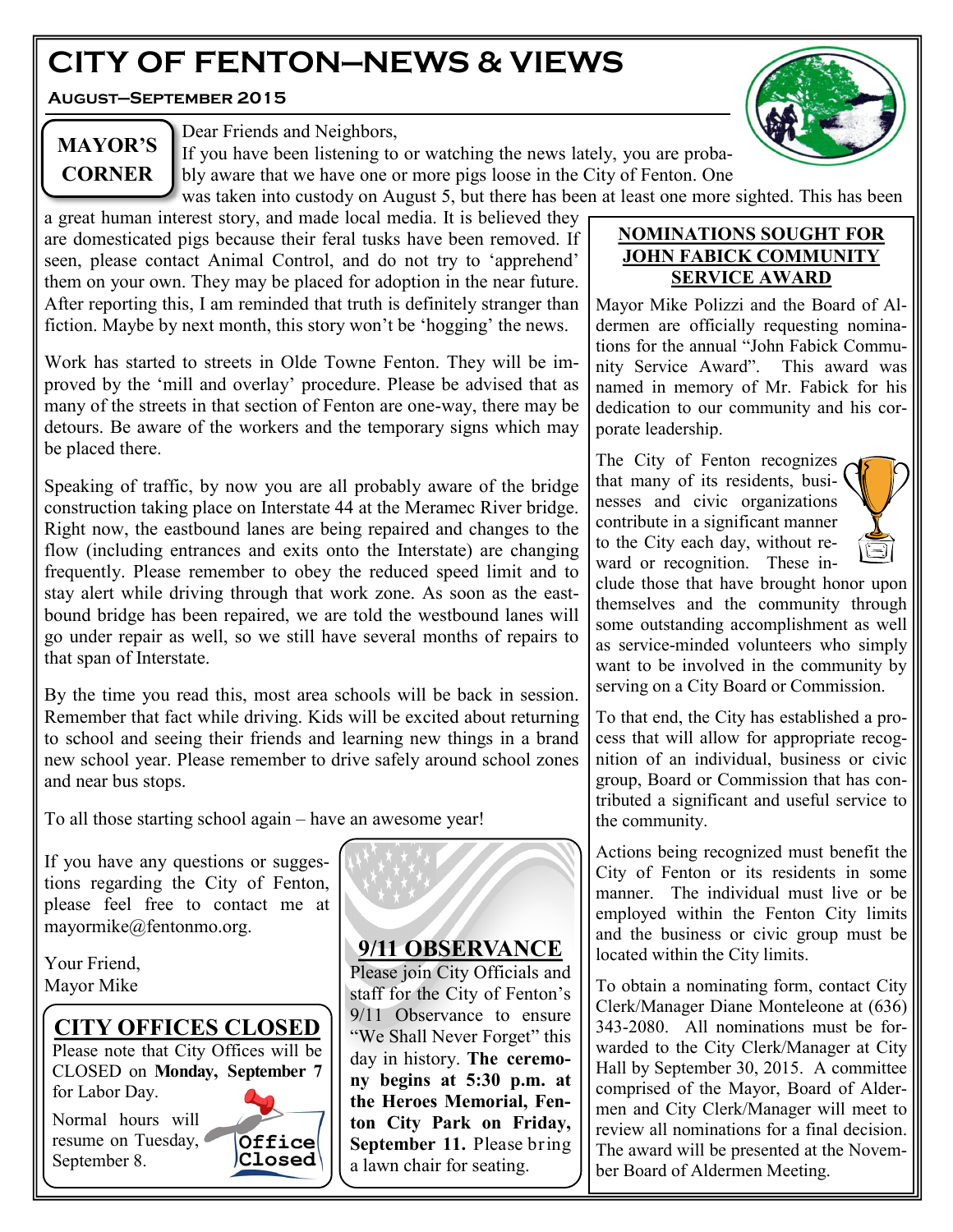August—September 2015

#### PAGE 2

### **PLANNING & ZONING COMMISSION PUBLIC HEARING NOTICE**

On **Tuesday, September 1, 2015**, the Planning & Zoning Commission will hold a Public Hearing at 7:00 p.m. during their regularly scheduled meeting at City Hall to consider the following:

#### **OLD BUSINESS:**

 $\checkmark$  Consideration of amendments to Chapter 480: Subdivision Regulations and other certain Sections of the Zoning Code pertaining to Subdivision Regulations.



 $\sim$  A Petition by BC Construction, on behalf of Thirty & 141, LP, for Site Plan Review of a proposed private commercial driveway and graded site pad at 199 Gravois Bluffs Plaza Drive and 198 Gravois Bluffs Circle, located in the City of Fenton, St. Louis County; and on a parcel as identified as 02-2.0-03.0-1-002-001 located in Unincorporated Jefferson County. The parcels located within the City of Fenton, St. Louis County, which are the only parcels subject to this review, are zoned "C-1" Commercial Zone District.

#### **NEW BUSINESS:**

- $\checkmark$  A Petition by Krysia Rudman of Pioneer Restaurants, LLC, for a Special Use Permit to operate an existing drive-through facility for Hardees restaurant located at 545 Main Street. The property is zoned "OT-2" Olde Towne Family Entertainment/Commercial Zone District.
- $\checkmark$  A Petition by Bill Appelbaum, authorized agent for The Summit of Gravois Bluffs, LLC, for a Special Use Permit to allow St. Luke's Episcopal-Presbyterian Hospital to operate an urgent care and medical office (medical facility) at 774 Gravois Bluffs Boulevard, Suite A-H. The property is addressed 758 Gravois Bluffs Boulevard and is zoned "C-1" Commercial Zone District.
- $\checkmark$  A Petition by Diversified Restaurant Holdings, Inc., for Site Plan Review of a proposed enclosed patio addition for Buffalo Wild Wings. The property is addressed as 150 Gravois Bluffs Circle and zoned "C-1" Commercial Zone District.
- $\checkmark$  A Petition by Bill Appelbaum, authorized agent for The Summit of Gravois Bluffs, LLC, for a Special Use Permit to allow American Dental Partners of Missouri, LLC, to operate a dental and oral health care (medical) facility at 750 Gravois Bluffs Boulevard, Suite C. The property is zoned "C-1" Commercial Zone District.
- $\checkmark$  A Petition by Sam Vainalis of Dino's Logistics for Site Plan Review of a proposed exterior building remodel at 1619 Headland Drive. The property is zoned "BP-3" Business Park – General Office Centers, Small Warehousing District.
- $\checkmark$  Consideration of a Resolution of Intent to amend the City of Fenton Zoning Code pertaining to Group Home regulations.
- $\checkmark$  Consideration of amendments to the City of Fenton Zoning Code pertaining to Group Home regulations.

For more information, please call Community Development at (636) 349-8110.

# **NEW BUSINESS CORNER**

The following businesses have applied for an Occupancy Permit and are planning on calling Fenton "home":

# **Blue Line Security Solutions, LLC**

1568 Fencorp Drive, Suite 200 *(facial recognition software sales and development)*

**Cardinal Vapor, LLC** 36 Gravois Road *(retails sales of vapor supplies)*

### **Eco-Pan, Inc.**

2550 Cassens Drive *(co-tenant with Continental Equipment Co. concrete washout collection and disposal)*

## **Luby Shoring, LLC**

2300 Cassens Drive *(co-tenant with Luby Equipment Service sales/rental of trench safety equipment)*

### **Redle Enterprises, Inc.**

1605 Manufacturers Drive *(distributor and manufacturer of inks and coatings)*



# **FENTON HISTORICAL SOCIETY**

The monthly meeting of the Fenton Historical Society will be Thursday, September 3, 2015 at 7:00 p.m. at #1 Church Street, Olde Towne Fenton. For more information, contact us at: **www.fentonhistory.com (636) 326-0808**



# FENTON DAYS

Join in the fun **Saturday, October 3, 2015** in Olde Towne Fenton! There will be music, activities for the kids and a spectacular fireworks display! The parade starts at 10:00 a.m. and the festival runs from 11:00 a.m. to 7:30 p.m. Fireworks at 7:00 p.m. For more information, please call the Fenton Days Festival Committee at (636) 399-2505 or visit:

**www.fentondays.com**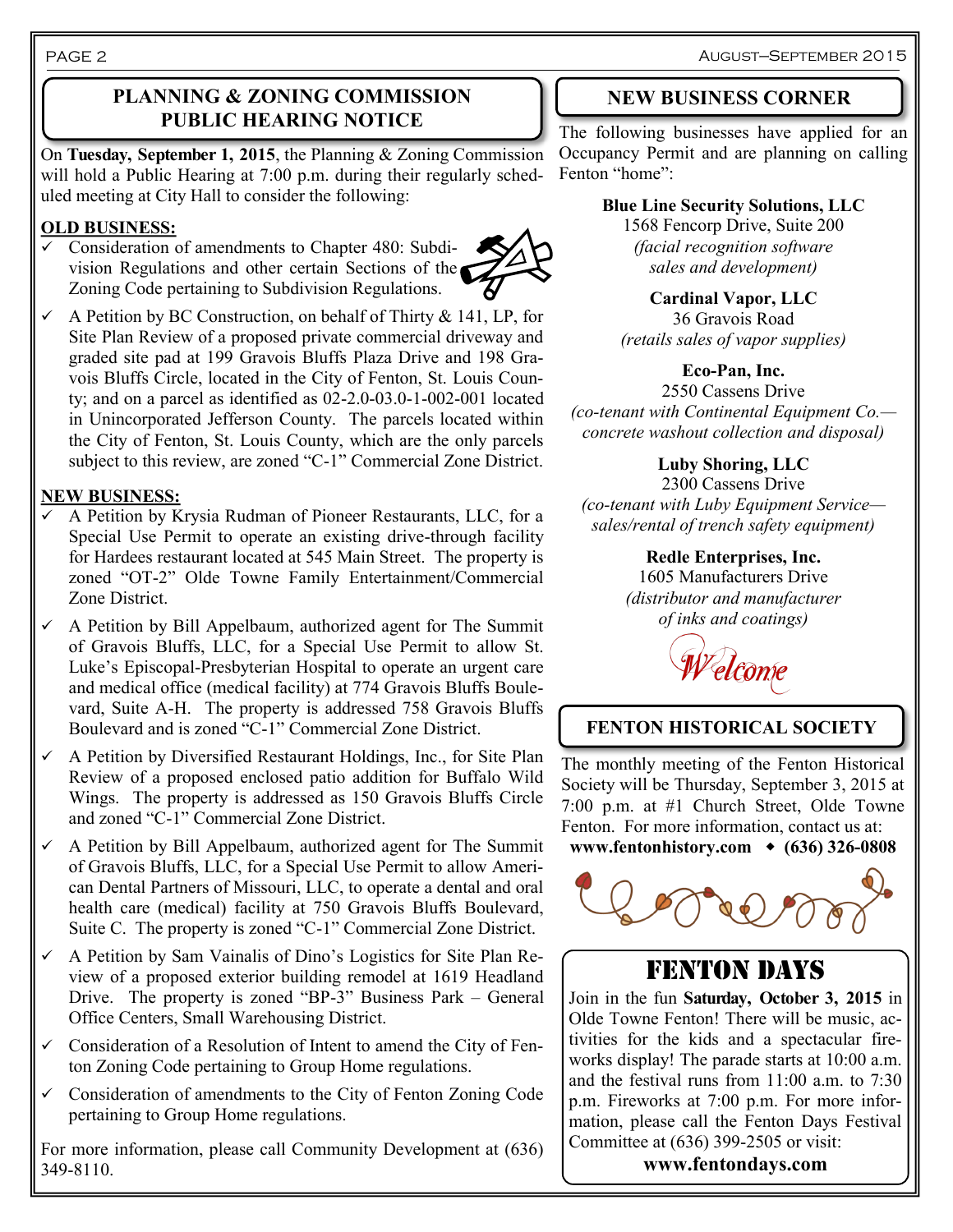PAGE 3 August—September 2015

### **ST. LOUIS COUNTY POLICE FENTON PRECINCT**

#### **WELCOME ABOARD**

Welcome Captain John Wheeler to the Fenton Precinct! Captain Wheeler has been with the St. Louis County Police Department since 1999. Prior to 1999,



Captain Wheeler worked with the Kansas City Police Department for 10 years.

#### **BACK TO SCHOOL!**

Hallelujah! The kids are back in school! Please drive slowly and carefully in neighborhoods and school zones. Radar patrol will be conducted in the school zones.

#### **CITIZEN POLICE ACADEMY**

Want to learn more about St. Louis County Police Department? The Fenton and West County Precincts, will sponsor a "Citizen Police Academy." The academy will begin on Wednesday, September 16, 2015. It will run for eight consecutive Wednesdays, with graduation on November 4, 2015. Classes are from 7:00 p.m. to 9:00 p.m.

#### **NATIONAL NIGHT OUT**

St. Louis County will be having National Night Out during the second week of October 2015. We will again be having a BBQ at Fenton City Park. The date was moved back from the 100 degree August nights. The details have not been worked out, so look for more information to be released in September.

#### **Neighborhood Policing Officer Aaron Dilks Precinct Phone (636) 349-8120**

#### **PHONE NUMBERS UPDATE**

**Fenton Police:** 636-349-8120 (unchanged) **St. Louis County Police Information:** 636-529-8210 (updated) **St. Louis County Police Emergency:** 636-529-8220 (updated) **911** (unchanged)

### **REMINDER FROM PUBLIC WORKS**

**Don't deposit leaves or lawn clippings in the street!** Please keep our gutters clear of leaves,

grass clippings and debris to prevent them from being washed into storm sewers during rain events. Yard waste should be mulched or bagged and removed from your property. Thank you.



# Meet your staff …

 **Tom Diven**, **Director of Parks and Recreation,** joined the team in Fenton after a 20-year career at Anheuser-Busch as General Manager of the Anheuser-Busch Center (Soccer Park). Prior to A-B, he was Director of Parks and Recreation at the City of Brentwood. His role in Fenton is to lead the Park and Recreation Department staff to provide high quality programs, activities and facilities to our residents and guests. He earned his M.A. – Human Resource Management & B.S. – Business/Management from Webster University.

 **Andrea N. "Nikki" Finkbiner, Director of Community Development**, joined the City of Fenton staff as a City Planner in 2006 and assumed the role as the Community Development Director in 2012. Her role in Fenton is to lead the Community Development Department, which is responsible for building permits, developing and enforcing Zoning Code ordinances, and economic development. She also serves as the staff advisor to the Planning and Zoning Commission and as staff liaison to the Board of Adjustment. Before joining the City of Fenton, Nikki was the City Planner for the City of Nixa, Missouri. She has a Master of Science in Resource Planning from (Southwest) Missouri State University.

 **Matthew Budd, P.E., Director of Public Works,** joined the City of Fenton after a 29-year career at the Missouri Department of Transportation in the St. Louis Area, as District Construction Engineer. His role in Fenton is to lead the Public Works Department staff to provide high quality infrastructure projects and programs to maintain the City's roadways, parks and buildings for our residents and guests. He earned his B.S in Civil Engineering from the University of Missouri – Rolla.

 **Diane Monteleone, MPCC/MMC, City Clerk/Manager,** joined The City of Fenton in 2002 as the City Clerk and presently serves as the City Clerk/Manager. She is responsible for supervising daily municipal services through department heads and City employees and oversees implementation of municipal procedures in accordance with City policies and regulations as prescribed by the Mayor and Board of Aldermen. Diane previously served as City Administrator/City Clerk for the City of Green Park. Diane has served for 20 years in municipal administration and began her career being a part of the incorporation of the City of Green Park. She is a member of and has served as President of the Missouri City Clerks and Finance Officers Association (MoCCFOA). Diane holds a Missouri Professional City Clerk Certification through MoCCFOA in conjunction with Missouri State University and a Master Municipal Clerk Certification with the International Institute of Municipal Clerks.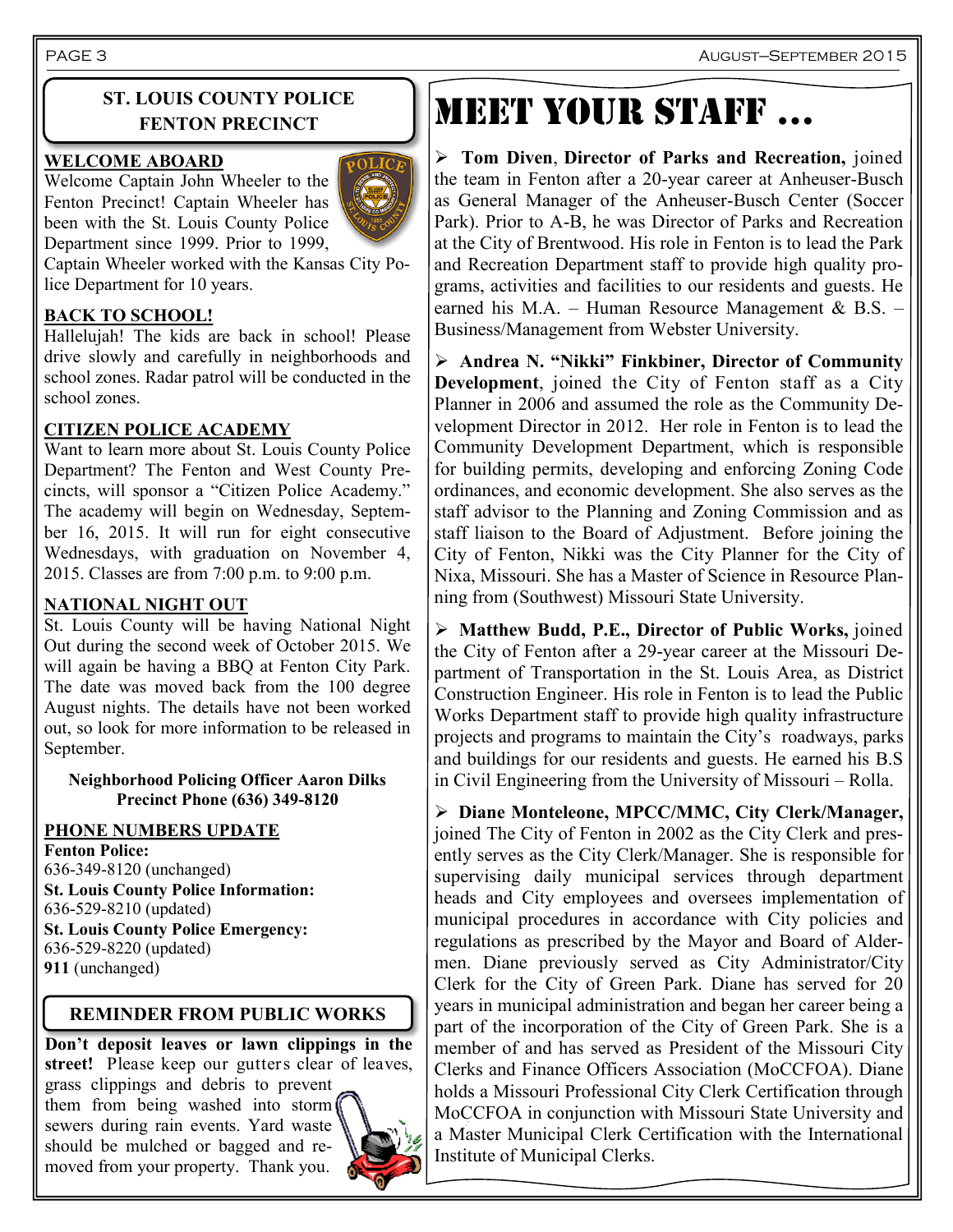PAGE 4 August—SEPTEMBER 2015

#### **UPCOMING PROGRAM OFFERINGS**

For detailed information, including program fees and registration requirements, please call RiverChase of Fenton at **(636) 343-0067** or visit our website at **www.fentonmo.org**.

#### **FENTON FAMILY BIKE FEST**

On Sunday, September 27, from 12:00 p.m. to 3:00 p.m., we are celebrating National Health and Family Fitness Day with a family bike ride! Join in on the fun and enjoy a leisure ride around Fenton City Park and along the Meramec River. There will be 3



mile or 8 mile routes available. Start/Finish is at Olde Towne Fenton Pavilion – 200 Gravois Road. There will be community vendors, food and live music! Registration is required and starts August 10 for Residents/Members and August 17 for Non-Residents/Non-Members. Bring your own bike—helmets required. This is a FREE event! *NEW!! The first 100 registrants get a free give-a-way!*

#### **FENTON POKER FEST 5K RUN/WALK**

This is a non-competitive run/walk race. The winner is the person who has the best poker hand at the end of the race, not the best time. The 1st, 2nd, and 3rd overall males and females will be recognized, but there is no official timing. The grand prize for the 21 and older age group will be a free night's stay at River City Casino along with a \$50 food credit at any River City Casino Restaurant. The winner in the under 21 year old age group will be announced at a later time. Register online at www.fleetfeetstlouis.com by September 30. Fee is \$25 per person.

> Saturday, October 17—Race starts at 10:00 a.m. Check in: 9:00 a.m.

#### **More special events at: www.facebook.com/FentonParks**

#### **DID YOU KNOW ….**

RiverChase offers Facility Rentals for your meetings, birthdays and other special events! For pricing, availability and other information, see the current issue of The Beacon or contact RiverChase today!

#### **RIVERCHASE AND SOCIAL MEDIA**

www.facebook.com/FentonParks www.facebook.com/FentonFarmersMarket

@FentonParks

@FentonParks

#### **PARKS & RECREATION ADULT ACTIVITIES COED VOLLEYBALL**



Our volleyball leagues are played at RiverChase on hardwood floors in the east and west gymnasiums. Recreational leagues play Monday, Tuesday, and Friday; Competitive league plays on Thursday. League has seven (7) games plus playoffs; top four (4) teams make the playoffs. Space is limited so sign up early! Registration begins August 31. Fee is \$200 per team.

> Session I: starts week of October 5 Session II: starts week of December 14

#### **SUNDAY AFTERNOON FLAG FOOTBALL**

This five (5) game league, starting October 25, includes a single elimination playoff to determine the winner. Games will be played at Fenton City Park and start at 1:00 p.m. Registration deadline is October 18. Fee is \$150 per team.

#### **SENIOR (55+) LUNCH AND BINGO**

Join us for an hour of bingo and then lunch on Wednesday, September 9, at 10:30 a.m. Lunch is spaghetti and meatballs. Fee: \$6.50/person; registration required by Sunday, September 6.



#### **RIVERCHASE—OPERATING HOURS**

RiverChase's extended Saturday summer hours of 8:00 a.m. to 8:00 p.m. will end on August 29. Regular Saturday hours of 8:00 a.m. to 7:00 p.m. will resume the following week.



#### **PARK TREE PLAQUE REMOVAL**

Severe deterioration of Memorial Tree Plaques due to time, weather and flooding has occurred causing a safety issue in Fen-

ton Parks. As a result, effective September 1, City staff will begin removal of all plaques and restoring the area; plantings will remain. Plaques can be removed prior to September 1 by individuals if they would like to retain the plaque as a further remembrance. All other items, such as trellises, statuaries, etc. that have been added without authorization should also be removed prior to September 1. If a more lasting tribute is desired, Memorial Bricks at the Heroes Memorial can be obtained at a reduced price. For additional information, please email: parkdirector@fentonmo.org.



#### **OLDE TOWNE FARMERS MARKET**

Enjoy local, seasonal produce and prepared food. Plus live market music. Market is open Saturdays from May—October from 8:00 a.m. to 1:00 p.m. at the Olde Towne Pavilion located at 200 Gravois Road. Sponsored by SSM St. Clare Medical Center. Check for market updates and activities at:

**www.facebook.com/FentonFarmersMarket**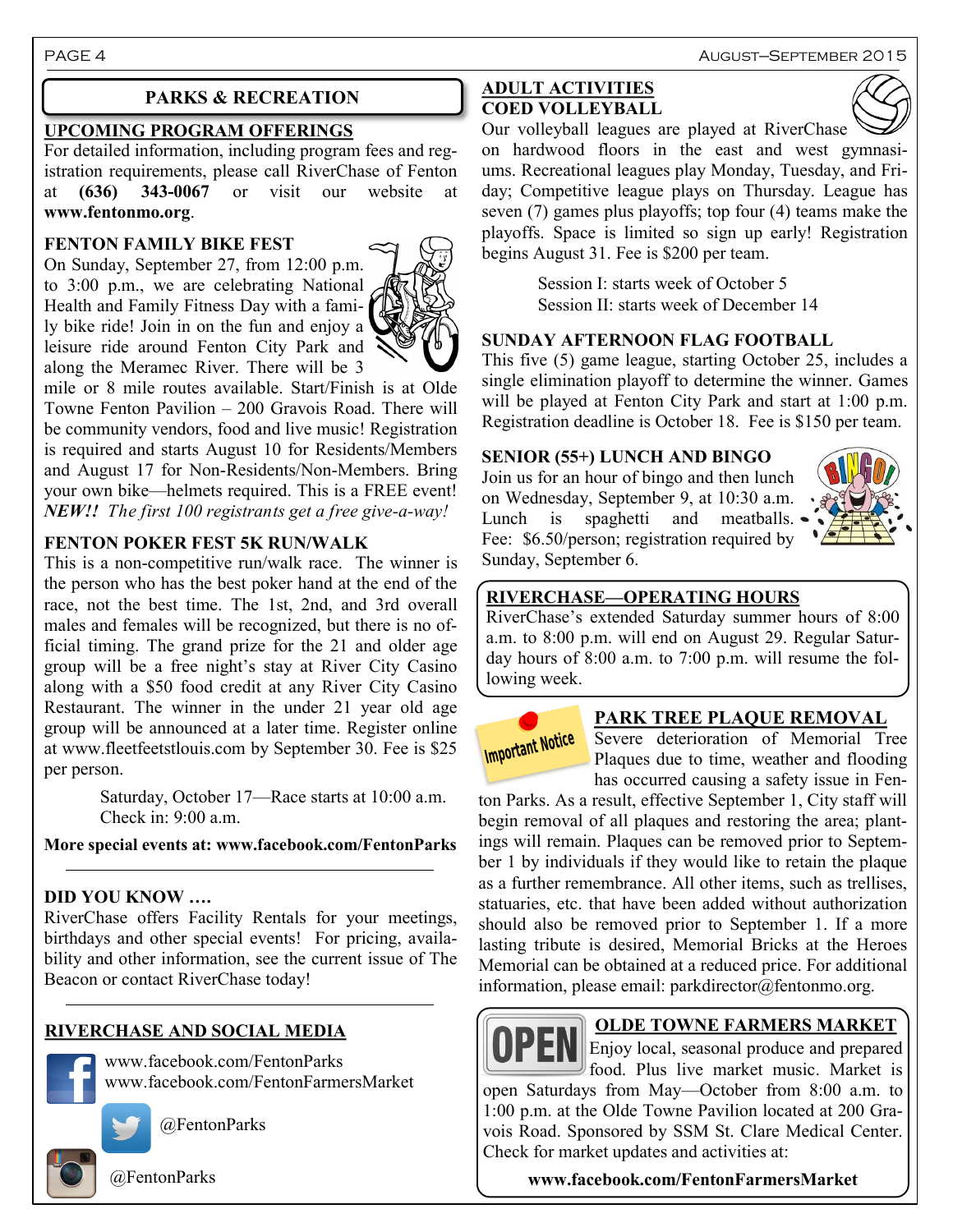#### **DECISIONS FROM THE JULY 23, 2015 BOARD OF ALDERMEN MEETING**

#### *DECISIONS*

- $\checkmark$  Approved, with conditions, a petition by Rebecca Lehmann of National Restaurant Designers, on behalf of MAD Holdings, LLC, for a proposed exterior building remodel to the existing Krispy Kreme store located at 1871 Bowles Avenue.
- $\checkmark$  Presented a Proclamation of Appreciation to Lieutenant Colonel Jeff Bader for his service to the City.
- $\checkmark$  Approved the 2015—2020 Capital Plan.

#### *ORDINANCES*

- #3525 Ord. approving a rezoning of property described as 725 New Smizer Mill Road and 905 Gregory Lane Drive from the "R-1" Single Family Residential Zone District to the "PUD" Planned Unit Development District.
- $\checkmark$  #3526 Ord. amending Ord. 1357 and Ord. 1261 to further amend Rockwood R-6 School District's Special Use Permit to authorize the Elementary School to license or rent certain areas of the Uthoff Valley Elementary School Property.
- $\checkmark$  Bill 15-44 amending Ord. 3445 of the City relating to property at 1050 Dodge Drive zoned "PID" Planned Industrial District by adding hotel and office as permitted uses within Area A of the PID. *Bill 15-44 was sent back to Committee for review.*
- $\checkmark$  #3527 Ord. approving a Preliminary Plat for proposed Fenton Logistic Park Plat Two to create a "Lot C" containing 105.486 acres.

# **MOSQUITO CONTROL**

Summer is almost over, but the mosquitos are still out! Here are some ways to reduce the mosquito population in your neighborhood.

- Eliminate standing water sites where mosquitoes can breed.
- Clean out clogged rain gutters and downspouts so they won't hold water.
- Empty, clean and refill birdbaths on a weekly basis.
- If you have a pool, make sure the cover isn't holding water and breeding mosquitoes.
- Keep in mind that mosquitoes nest in vegetation and other protected places; keep the grass cut and bushes trimmed.
- $\checkmark$  #3528 Ord. amending Section 485.060, "Prohibited Signs" and Section 485.130, "Enforcement," of the Municipal Code relating to signs placed within the right-of -way and on City property.
- #3529 Ord. approving a Final Plat for proposed Fenton Logistic Park Plat Two to create a "Lot C" containing 105.486 acres.
- $\checkmark$  #3530 Ord. repealing Ord. 3522 and formally accepting various public streets located in the City of Fenton.
- $\checkmark$  #3531 Ord. readopting the City's procedure to disclose potential conflicts of interests and substantial interests for certain City Officials, codified as Chapter 150 of the Municipal Code.
- $\checkmark$  #3532 Ord. repealing Ord. 3161 relating to the Investment Policy of the City and amending Ord. 2791—Financial Policies Manual relating to the same.
- #3533 Ord. approving a one year agreement, with a City option to renew for two additional one year terms between the City and Specialty Mailing, Inc. to provide printing services for the City's monthly newsletter.

# **AREA CONSTRUCTION UPDATES**

- Many streets in **Olde Towne** are being milled and overlaid with asphalt in preparation of the Gravois Road Phase I Project.
- Work is ongoing at the **I-44/Meramec River overpass.** They will complete the eastbound lanes soon, then they will move to the westbound lanes starting from the left lanes, closing one lane at a time. This project will be completed later this fall.
- **Concrete slab and sidewalk replacement** is ongoing in the San Simeon subdivision. Once work is completed there they will move to the industrial area.



# **SALES TAX REDISTRIBUTIONS TO ST. LOUIS COUNTY FOR JULY 2015**

| "A" Sales Tax Summary                                                                                     |                      | "B" (Pool) Sales Tax Summary |                      | <b>Combined Sales Tax Summary</b> |                      |  |  |
|-----------------------------------------------------------------------------------------------------------|----------------------|------------------------------|----------------------|-----------------------------------|----------------------|--|--|
| <b>Generated</b>                                                                                          | <b>Redistributed</b> | Generated                    | <b>Redistributed</b> | Generated                         | <b>Redistributed</b> |  |  |
| \$464,689                                                                                                 | \$229,909 (49.5%)    | \$276,387                    | $$270,838(98.0\%)$   | \$741,076                         | \$500,747(67.6%)     |  |  |
| The total amount of sales tax redistributed to St. Louis County for 2015 this far is \$2,139,755 (62.7%). |                      |                              |                      |                                   |                      |  |  |